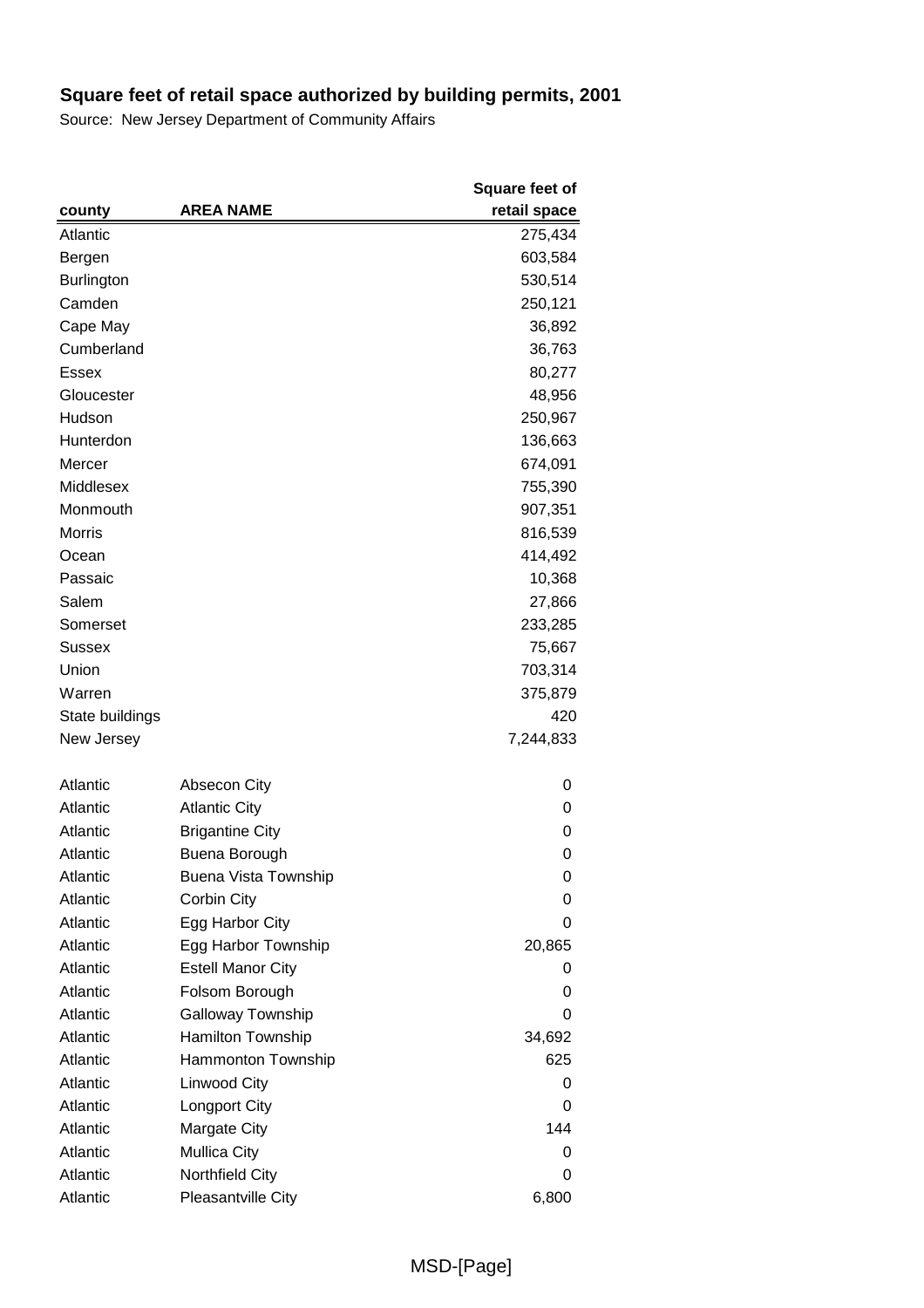|          |                           | <b>Square feet of</b> |
|----------|---------------------------|-----------------------|
| county   | <b>AREA NAME</b>          | retail space          |
| Atlantic | Port Republic City        | 0                     |
| Atlantic | <b>Somers Point City</b>  | 212,098               |
| Atlantic | <b>Ventnor City</b>       | 0                     |
| Atlantic | <b>Weymouth Township</b>  | 210                   |
| Bergen   | Allendale Borough         | 0                     |
| Bergen   | Alpine Borough            | 0                     |
| Bergen   | Bergenfield Borough       | 0                     |
| Bergen   | Bogota Borough            | 0                     |
| Bergen   | Carlstadt Borough         | 0                     |
| Bergen   | Cliffside Park Borough    | 0                     |
| Bergen   | Closter Borough           | 0                     |
| Bergen   | Cresskill Borough         | 0                     |
| Bergen   | Demarest Borough          | 0                     |
| Bergen   | Dumont Borough            | 0                     |
| Bergen   | Elmwood Park Borough      | 0                     |
| Bergen   | East Rutherford Borough   | 495                   |
| Bergen   | Edgewater Borough         | 247,557               |
| Bergen   | <b>Emerson Borough</b>    | 0                     |
| Bergen   | <b>Englewood City</b>     | 0                     |
| Bergen   | Englewood Cliffs Borough  | 0                     |
| Bergen   | Fair Lawn Borough         | 0                     |
| Bergen   | <b>Fairview Borough</b>   | 0                     |
| Bergen   | Fort Lee Borough          | 47,810                |
| Bergen   | Franklin Lakes Borough    | 0                     |
| Bergen   | <b>Garfield City</b>      | 0                     |
| Bergen   | Glen Rock Borough         | 0                     |
| Bergen   | <b>Hackensack City</b>    | 126,056               |
| Bergen   | Harrington Park Borough   | 0                     |
| Bergen   | Hasbrouck Heights Borough | 0                     |
| Bergen   | Haworth Borough           | 6,406                 |
| Bergen   | Hillsdale Borough         | 0                     |
| Bergen   | Ho-Ho-Kus Borough         | 0                     |
| Bergen   | Leonia Borough            | 0                     |
| Bergen   | Little Ferry Borough      | 0                     |
| Bergen   | Lodi Borough              | 0                     |
| Bergen   | Lyndhurst Township        | 0                     |
| Bergen   | Mahwah Township           | 0                     |
| Bergen   | Maywood Borough           | 0                     |
| Bergen   | Midland Park Borough      | 0                     |
| Bergen   | Montvale Borough          | 0                     |
| Bergen   | Moonachie Borough         | 0                     |
| Bergen   | New Milford Borough       | 0                     |
| Bergen   | North Arlington Borough   | 0                     |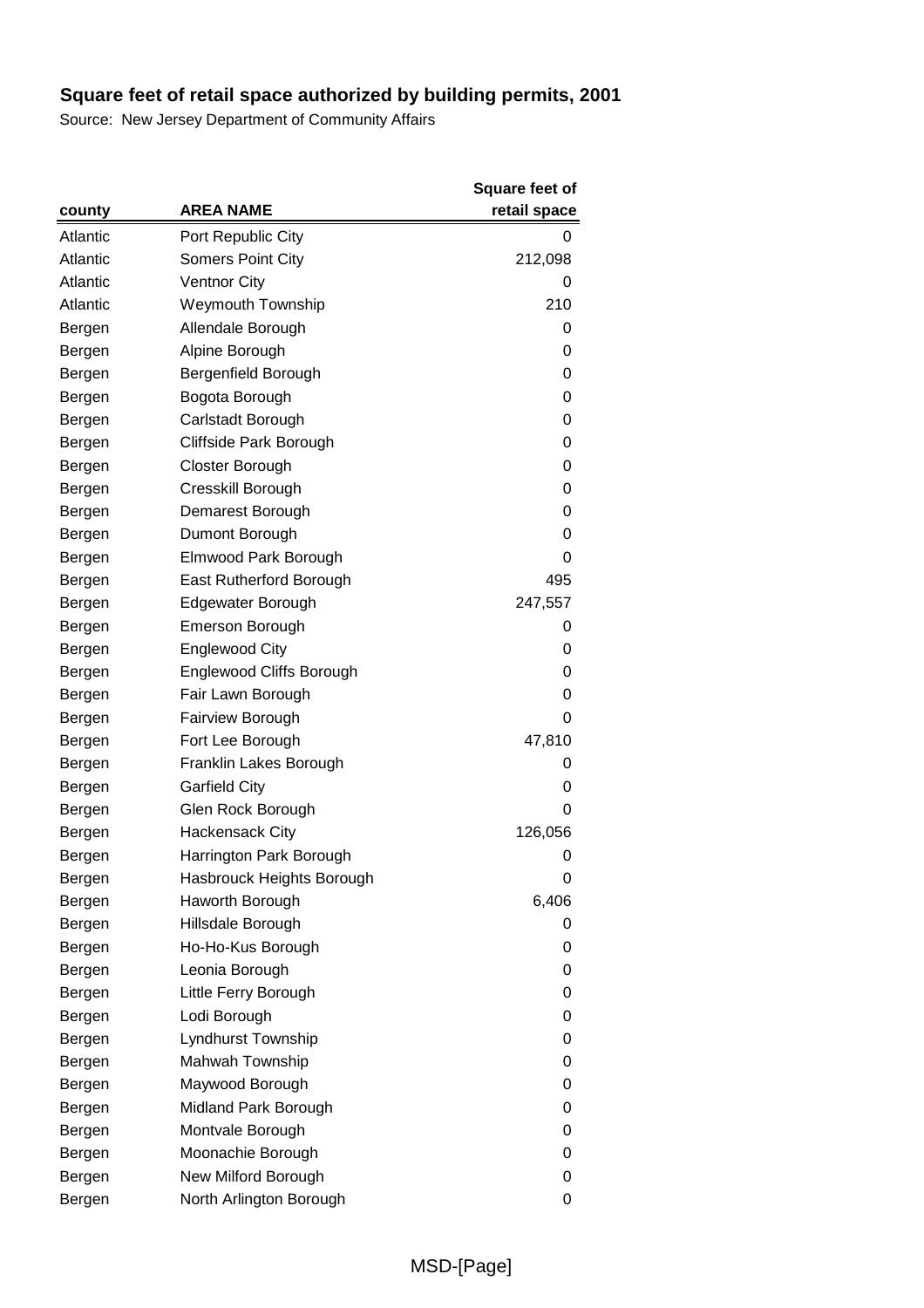|                   |                                | Square feet of |
|-------------------|--------------------------------|----------------|
| county            | <b>AREA NAME</b>               | retail space   |
| Bergen            | Northvale Borough              | 0              |
| Bergen            | Norwood Borough                | 0              |
| Bergen            | Oakland Borough                | 0              |
| Bergen            | Old Tappan Borough             | 0              |
| Bergen            | Oradell Borough                | 0              |
| Bergen            | Palisades Park Borough         | 0              |
| Bergen            | Paramus Borough                | 148,501        |
| Bergen            | Park Ridge Borough             | 0              |
| Bergen            | Ramsey Borough                 | 0              |
| Bergen            | Ridgefield Borough             | 0              |
| Bergen            | Ridgefield Park Village        | 0              |
| Bergen            | Ridgewood Village              | 1,200          |
| Bergen            | River Edge Borough             | 0              |
| Bergen            | River Vale Township            | 0              |
| Bergen            | Rochelle Park Township         | 0              |
| Bergen            | Rockleigh Borough              | 0              |
| Bergen            | <b>Rutherford Borough</b>      | 0              |
| Bergen            | Saddle Brook Township          | 2,400          |
| Bergen            | Saddle River Borough           | 0              |
| Bergen            | South Hackensack Township      | 0              |
| Bergen            | <b>Teaneck Township</b>        | 0              |
| Bergen            | <b>Tenafly Borough</b>         | 0              |
| Bergen            | <b>Teterboro Borough</b>       | 0              |
| Bergen            | Upper Saddle River Borough     | 0              |
| Bergen            | <b>Waldwick Borough</b>        | 500            |
| Bergen            | <b>Wallington Borough</b>      | 0              |
| Bergen            | <b>Washington Township</b>     | 3,500          |
| Bergen            | Westwood Borough               | 19,015         |
| Bergen            | Woodcliff Lake Borough         | 0              |
| Bergen            | Wood-Ridge Borough             | 0              |
| Bergen            | <b>Wyckoff Township</b>        | 144            |
| <b>Burlington</b> | <b>Bass River Township</b>     | 0              |
| <b>Burlington</b> | <b>Beverly City</b>            | 0              |
| <b>Burlington</b> | <b>Bordentown City</b>         | 0              |
| <b>Burlington</b> | <b>Bordentown Township</b>     | 0              |
| <b>Burlington</b> | <b>Burlington City</b>         | 14,490         |
| <b>Burlington</b> | <b>Burlington Township</b>     | 0              |
| <b>Burlington</b> | <b>Chesterfield Township</b>   | 0              |
| <b>Burlington</b> | Cinnaminson Township           | 0              |
| <b>Burlington</b> | Delanco Township               | 0              |
| <b>Burlington</b> | Delran Township                | 121,232        |
| <b>Burlington</b> | Eastampton Township            | 0              |
| Burlington        | <b>Edgewater Park Township</b> | 0              |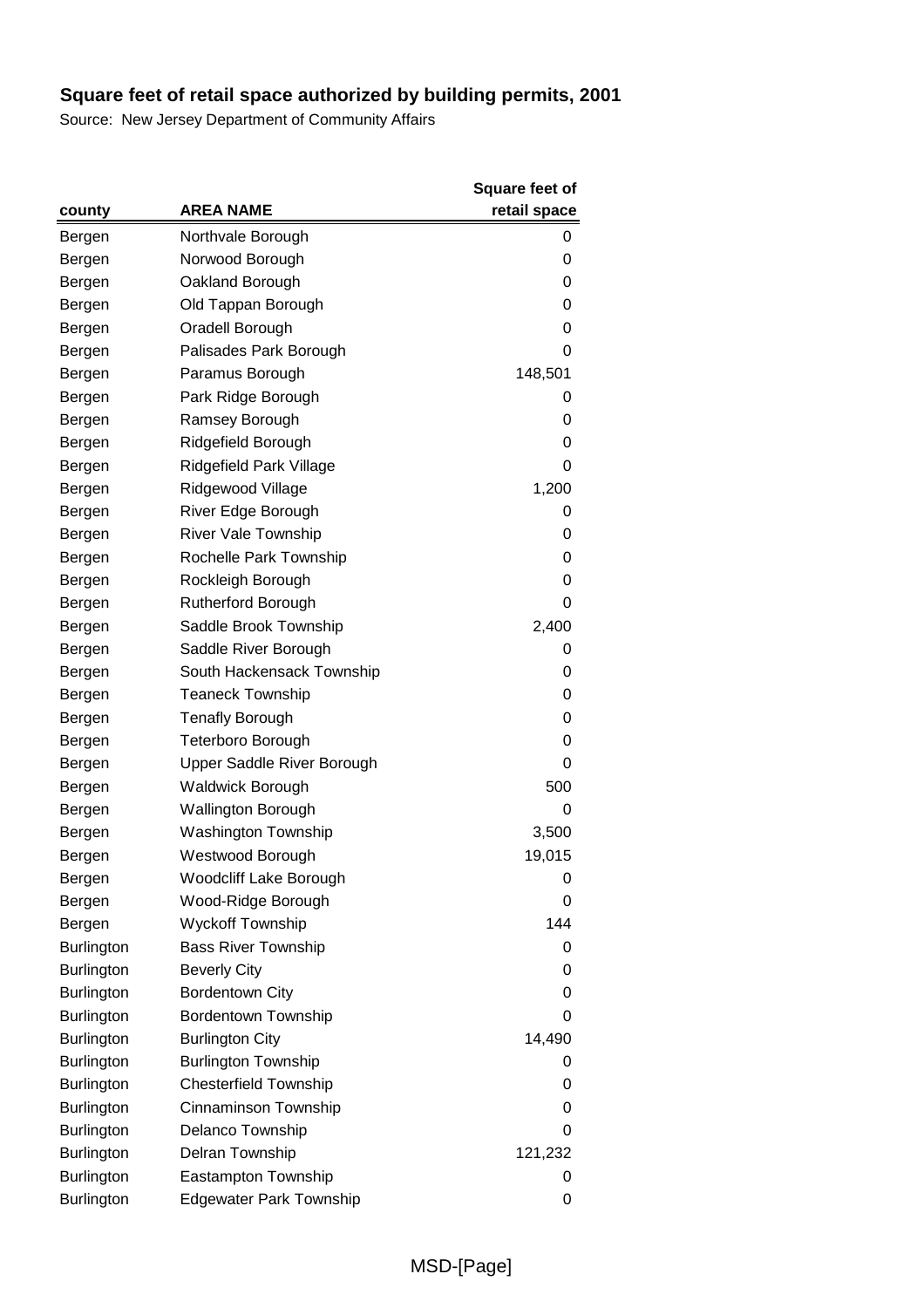|                   |                             | <b>Square feet of</b> |
|-------------------|-----------------------------|-----------------------|
| county            | <b>AREA NAME</b>            | retail space          |
| <b>Burlington</b> | Evesham Township            | 288,109               |
| <b>Burlington</b> | Fieldsboro Borough          | 0                     |
| <b>Burlington</b> | Florence Township           | 0                     |
| <b>Burlington</b> | <b>Hainesport Township</b>  | 0                     |
| <b>Burlington</b> | Lumberton Township          | 0                     |
| <b>Burlington</b> | Mansfield Township          | 0                     |
| <b>Burlington</b> | Maple Shade Borough         | 0                     |
| <b>Burlington</b> | <b>Medford Township</b>     | 2,140                 |
| <b>Burlington</b> | Medford Lakes Borough       | 0                     |
| Burlington        | Moorestown Township         | 42,266                |
| <b>Burlington</b> | Mount Holly Township        | 506                   |
| <b>Burlington</b> | Mount Laurel Township       | 41,899                |
| Burlington        | New Hanover Township        | 0                     |
| <b>Burlington</b> | North Hanover Township      | 0                     |
| Burlington        | Palmyra Borough             | 0                     |
| <b>Burlington</b> | Pemberton Borough           | 0                     |
| <b>Burlington</b> | Pemberton Township          | 0                     |
| <b>Burlington</b> | Riverside Township          | 0                     |
| <b>Burlington</b> | <b>Riverton Borough</b>     | 0                     |
| <b>Burlington</b> | <b>Shamong Township</b>     | 0                     |
| <b>Burlington</b> | Southampton Township        | 0                     |
| <b>Burlington</b> | Springfield Township        | 19,872                |
| Burlington        | <b>Tabernacle Township</b>  | 0                     |
| <b>Burlington</b> | Washington Township         | 0                     |
| <b>Burlington</b> | <b>Westampton Township</b>  | 0                     |
| Burlington        | Willingboro Township        | 0                     |
| <b>Burlington</b> | <b>Woodland Township</b>    | 0                     |
| Burlington        | Wrightstown Borough         | 0                     |
| Camden            | Audubon Borough             | 0                     |
| Camden            | Audubon Park Borough        | 0                     |
| Camden            | Barrington Borough          | 0                     |
| Camden            | Bellmawr Borough            | 0                     |
| Camden            | Berlin Borough              | 3,983                 |
| Camden            | <b>Berlin Township</b>      | 0                     |
| Camden            | Brooklawn Borough           | 0                     |
| Camden            | Camden City                 | 0                     |
| Camden            | <b>Cherry Hill Township</b> | 0                     |
| Camden            | <b>Chesilhurst Borough</b>  | 0                     |
| Camden            | <b>Clementon Borough</b>    | 0                     |
| Camden            | Collingswood Borough        | 0                     |
| Camden            | Gibbsboro Borough           | 0                     |
| Camden            | <b>Gloucester City</b>      | 0                     |
| Camden            | Gloucester Township         | 6,900                 |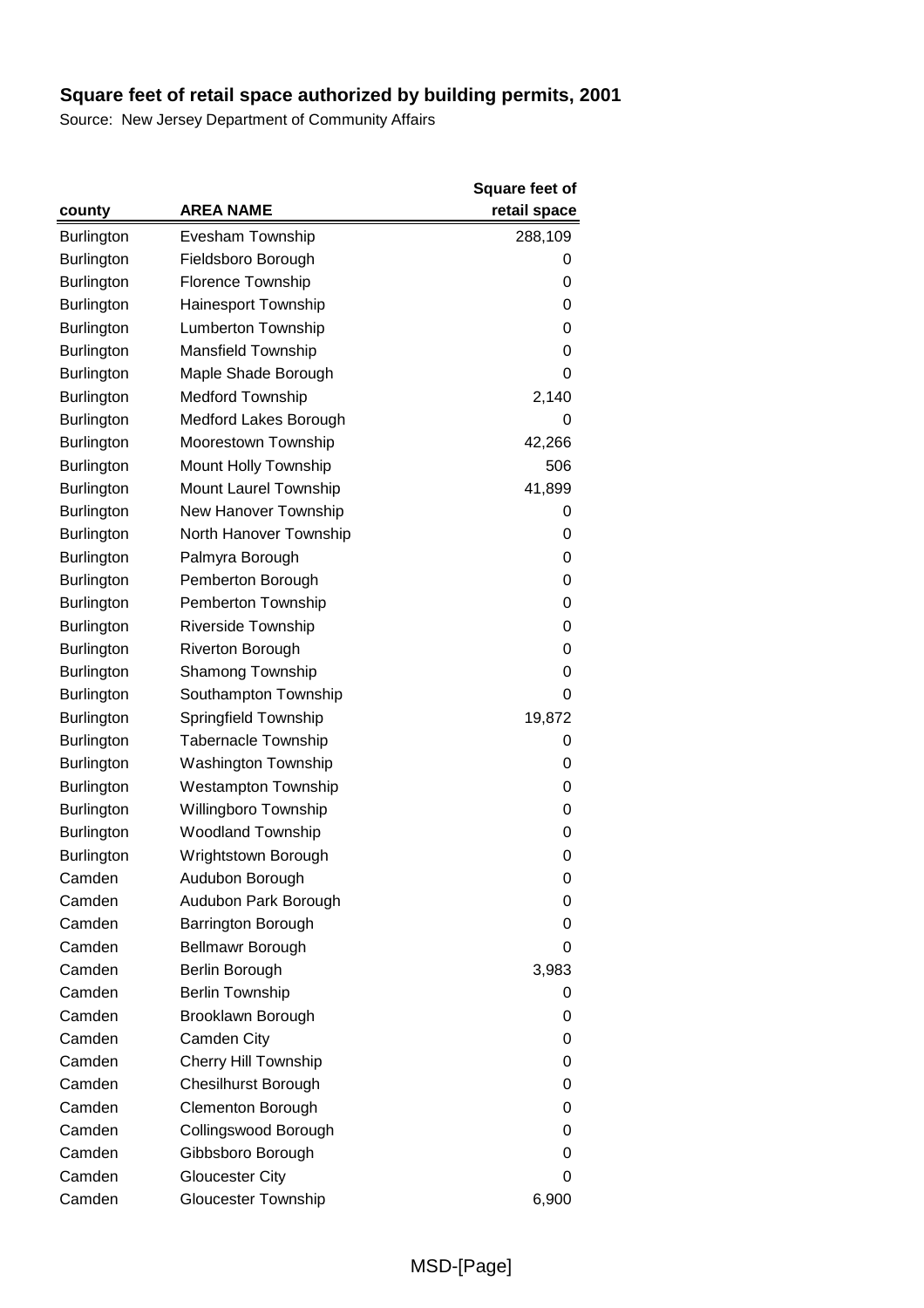|            |                            | Square feet of |
|------------|----------------------------|----------------|
| county     | <b>AREA NAME</b>           | retail space   |
| Camden     | Haddon Township            | 0              |
| Camden     | Haddonfield Borough        | 0              |
| Camden     | Haddon Heights Borough     | 0              |
| Camden     | Hi-nella Borough           | 0              |
| Camden     | Laurel Springs Borough     | $\Omega$       |
| Camden     | Lawnside Borough           | 135,039        |
| Camden     | Lindenwold Borough         | 0              |
| Camden     | Magnolia Borough           | 13,600         |
| Camden     | Merchantville Borough      | 0              |
| Camden     | Mount Ephraim Borough      | 0              |
| Camden     | Oaklyn Borough             | 0              |
| Camden     | Pennsauken Township        | 10,784         |
| Camden     | Pine Hill Borough          | O              |
| Camden     | Pine Valley Borough        | 0              |
| Camden     | Runnemede Borough          | 0              |
| Camden     | Somerdale Borough          | 0              |
| Camden     | <b>Stratford Borough</b>   | 0              |
| Camden     | <b>Tavistock Borough</b>   | 0              |
| Camden     | Voorhees Township          | 78,495         |
| Camden     | <b>Waterford Township</b>  | 1,200          |
| Camden     | <b>Winslow Township</b>    | 120            |
| Camden     | Woodlynne Borough          | 0              |
| Cape May   | Avalon Borough             | 0              |
| Cape May   | Cape May City              | 0              |
| Cape May   | Cape May Point Borough     | 0              |
| Cape May   | Dennis Township            | 0              |
| Cape May   | Lower Township             | 3,988          |
| Cape May   | Middle Township            | 0              |
| Cape May   | North Wildwood City        | 0              |
| Cape May   | Ocean City                 | 27,236         |
| Cape May   | Sea Isle City              | 0              |
| Cape May   | Stone Harbor Borough       | 0              |
| Cape May   | <b>Upper Township</b>      | 0              |
| Cape May   | West Cape May Borough      | 0              |
| Cape May   | West Wildwood Borough      | 0              |
| Cape May   | <b>Wildwood City</b>       | 5,668          |
| Cape May   | Wildwood Crest Borough     | 0              |
| Cape May   | Woodbine Borough           | 0              |
| Cumberland | <b>Bridgeton City</b>      | 0              |
| Cumberland | <b>Commercial Township</b> | 0              |
| Cumberland | Deerfield Township         | 0              |
| Cumberland | Downe Township             | 0              |
| Cumberland | <b>Fairfield Township</b>  | 0              |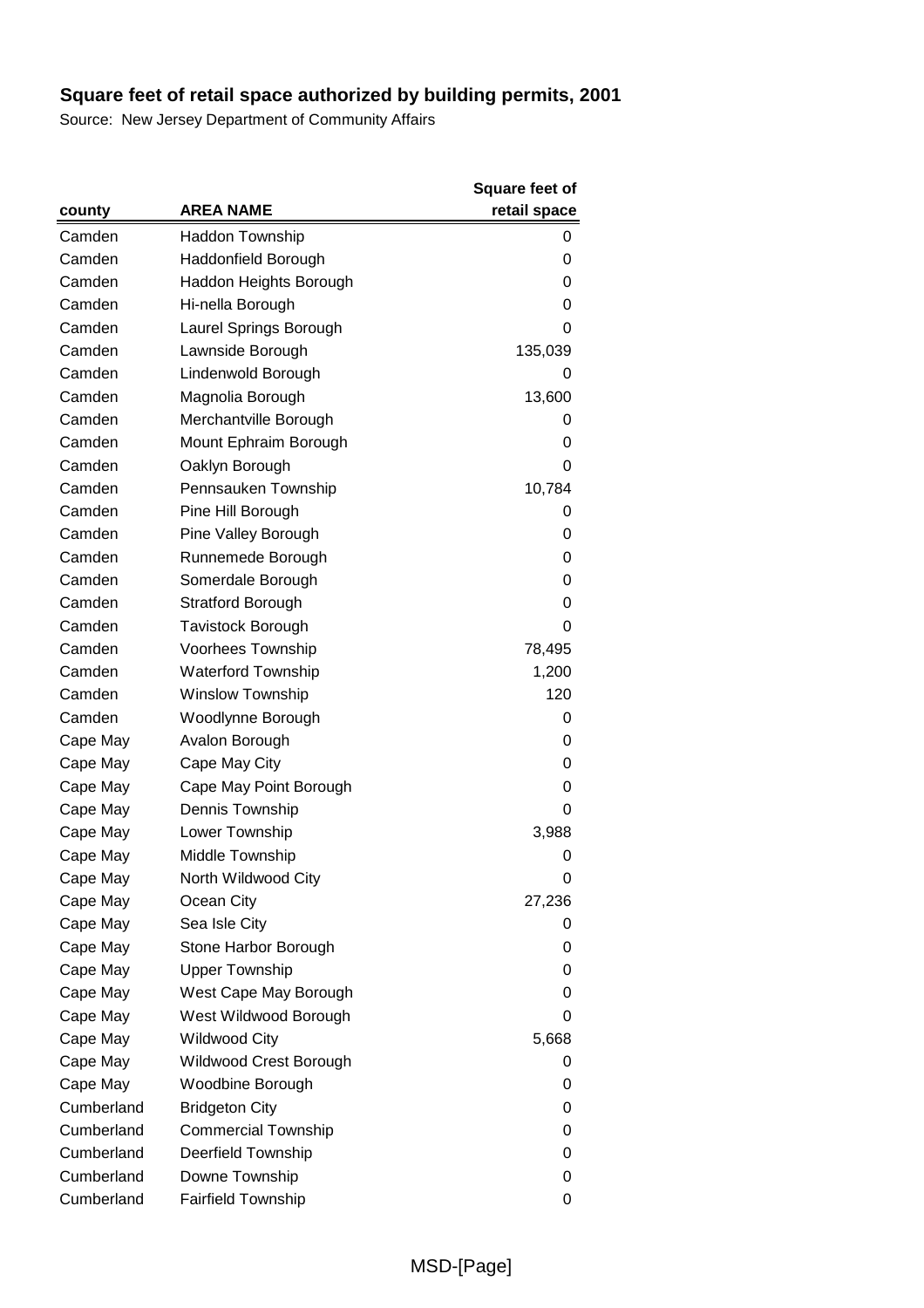|              |                                 | Square feet of |
|--------------|---------------------------------|----------------|
| county       | <b>AREA NAME</b>                | retail space   |
| Cumberland   | <b>Greenwich Township</b>       | 0              |
| Cumberland   | <b>Hopewell Township</b>        | 0              |
| Cumberland   | Lawrence Township               | 0              |
| Cumberland   | <b>Maurice River Township</b>   | 4,676          |
| Cumberland   | Millville City                  | 1,775          |
| Cumberland   | Shiloh Borough                  | 0              |
| Cumberland   | <b>Stow Creek Township</b>      | 0              |
| Cumberland   | <b>Upper Deerfield Township</b> | 0              |
| Cumberland   | <b>Vineland City</b>            | 30,312         |
| Essex        | <b>Belleville Town</b>          | 0              |
| Essex        | <b>Bloomfield Township</b>      | 25,000         |
| Essex        | Caldwell Township               | 0              |
| Essex        | Cedar Grove Township            | 0              |
| <b>Essex</b> | East Orange City                | 0              |
| Essex        | <b>Essex Fells Township</b>     | 0              |
| <b>Essex</b> | <b>Fairfield Township</b>       | 0              |
| Essex        | Glen Ridge Borough              | 0              |
| Essex        | Irvington Township              | 0              |
| Essex        | Livingston Township             | 15,929         |
| Essex        | Maplewood Township              | 0              |
| Essex        | Millburn Township               | 0              |
| Essex        | Montclair Township              | 8,983          |
| Essex        | <b>Newark City</b>              | 7,906          |
| Essex        | North Caldwell Borough          | 0              |
| Essex        | Nutley Township                 | 0              |
| Essex        | City of Orange Township         | 19,219         |
| Essex        | Roseland Borough                | 0              |
| Essex        | South Orange Village            | 0              |
| Essex        | Verona Township                 | 0              |
| Essex        | West Caldwell Township          | 0              |
| <b>Essex</b> | <b>West Orange Township</b>     | 3,240          |
| Gloucester   | Clayton Borough                 | 0              |
| Gloucester   | Deptford Township               | 34,420         |
| Gloucester   | <b>East Greenwich Township</b>  | 0              |
| Gloucester   | <b>Elk Township</b>             | 0              |
| Gloucester   | Franklin Township               | 0              |
| Gloucester   | Glassboro Borough               | 8,100          |
| Gloucester   | <b>Greenwich Township</b>       | 0              |
| Gloucester   | Harrison Township               | 0              |
| Gloucester   | Logan Township                  | 0              |
| Gloucester   | Mantua Township                 | 0              |
| Gloucester   | Monroe Township                 | 0              |
| Gloucester   | National Park Borough           | 0              |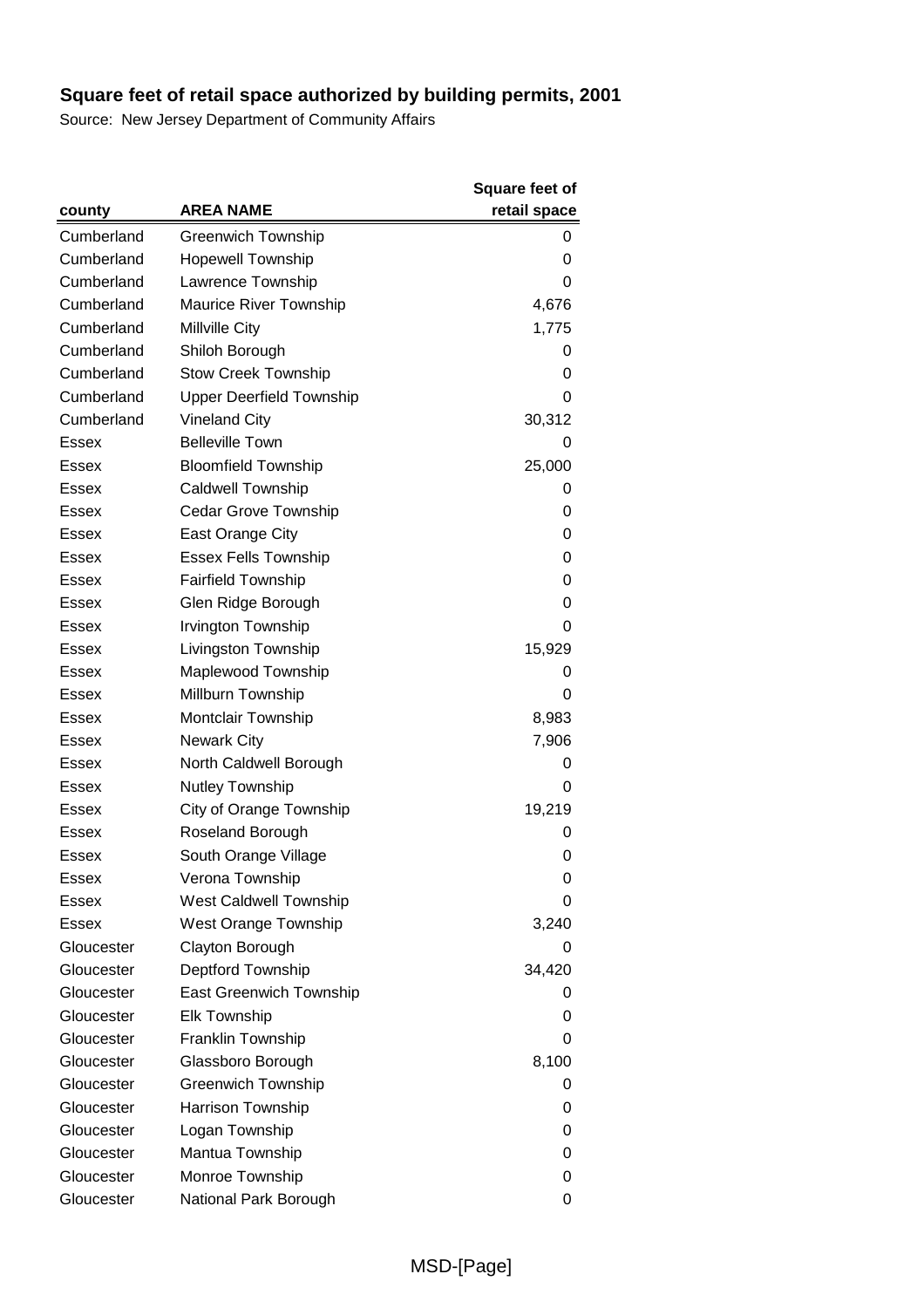|            |                            | Square feet of |
|------------|----------------------------|----------------|
| county     | <b>AREA NAME</b>           | retail space   |
| Gloucester | Newfield Borough           | 0              |
| Gloucester | Paulsboro Borough          | 0              |
| Gloucester | Pitman Borough             | 0              |
| Gloucester | South Harrison Township    | 0              |
| Gloucester | Swedesborough Borough      | 196            |
| Gloucester | <b>Washington Township</b> | 2,964          |
| Gloucester | Wenonah Borough            | 0              |
| Gloucester | West Deptford Township     | 0              |
| Gloucester | Westville Borough          | 0              |
| Gloucester | <b>Woodbury City</b>       | 3,276          |
| Gloucester | Woodbury Heights Borough   | 0              |
| Gloucester | <b>Woolwich Township</b>   | 0              |
| Hudson     | <b>Bayonne City</b>        | 0              |
| Hudson     | East Newark Borough        | 0              |
| Hudson     | <b>Guttenberg Town</b>     | 0              |
| Hudson     | <b>Harrison Town</b>       | 0              |
| Hudson     | <b>Hoboken City</b>        | 0              |
| Hudson     | Jersey City                | 245,585        |
| Hudson     | <b>Kearny Town</b>         | 1,612          |
| Hudson     | North Bergen Township      | 0              |
| Hudson     | Secaucus Town              | 0              |
| Hudson     | <b>Union City</b>          | 0              |
| Hudson     | Weehawken Township         | 0              |
| Hudson     | West New York Town         | 3,770          |
| Hunterdon  | Alexandria Township        | 0              |
| Hunterdon  | Bethlehem Township         | 0              |
| Hunterdon  | <b>Bloomsbury Borough</b>  | 0              |
| Hunterdon  | Califon Borough            | 0              |
| Hunterdon  | Clinton Town               | 0              |
| Hunterdon  | Clinton Township           | 0              |
| Hunterdon  | Delaware Township          | 0              |
| Hunterdon  | East Amwell Township       | 0              |
| Hunterdon  | Flemington Borough         | 0              |
| Hunterdon  | Franklin Township          | 0              |
| Hunterdon  | Frenchtown Borough         | 0              |
| Hunterdon  | Glen Gardner Borough       | 0              |
| Hunterdon  | Hampton Borough            | 0              |
| Hunterdon  | High Bridge Borough        | 0              |
| Hunterdon  | <b>Holland Township</b>    | 0              |
| Hunterdon  | Kingwood Township          | 0              |
| Hunterdon  | Lambertville City          | 0              |
| Hunterdon  | Lebanon Borough            | 0              |
| Hunterdon  | Lebanon Township           | 0              |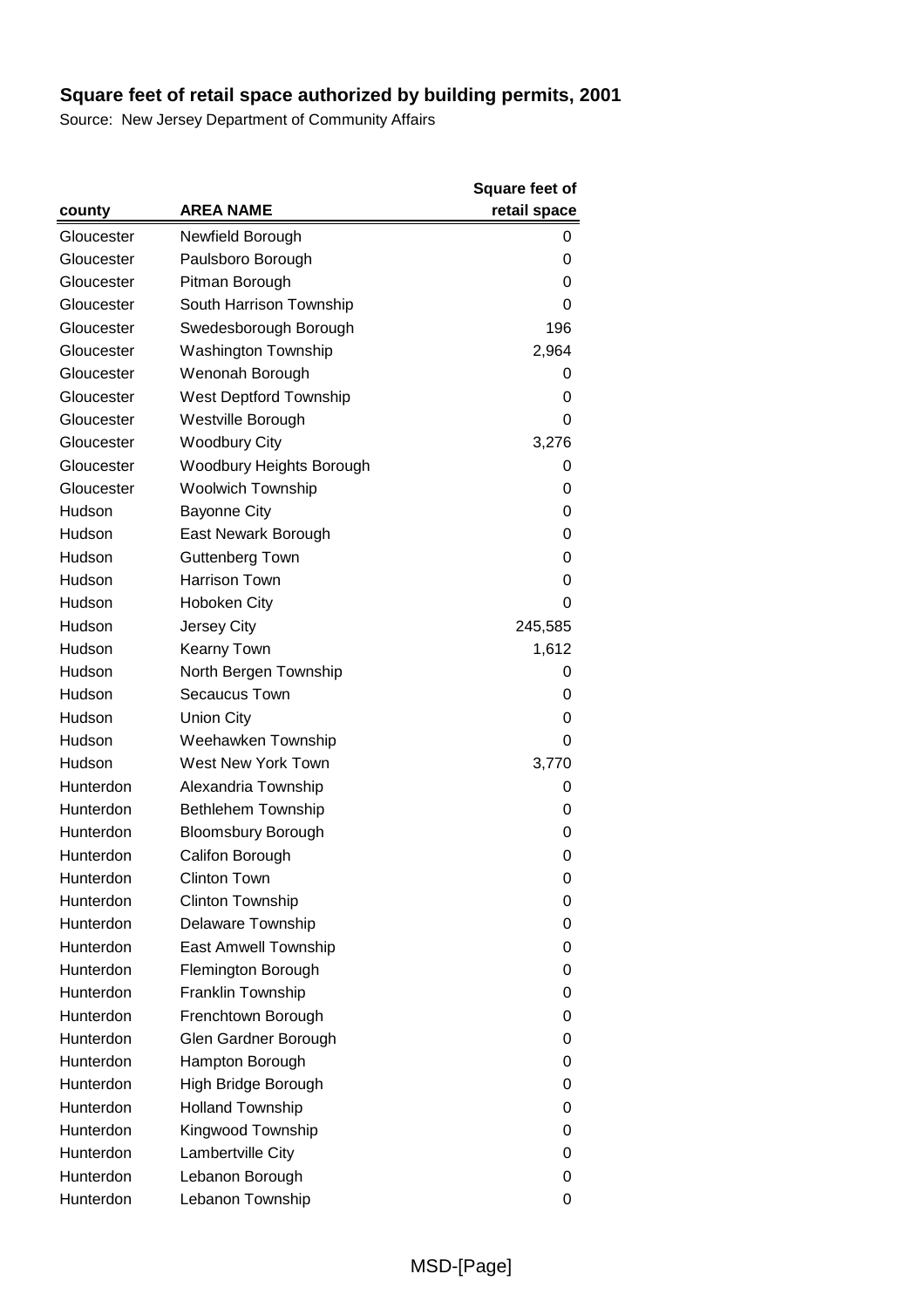|           |                                | <b>Square feet of</b> |
|-----------|--------------------------------|-----------------------|
| county    | <b>AREA NAME</b>               | retail space          |
| Hunterdon | Milford Borough                | 0                     |
| Hunterdon | Raritan Township               | 136,663               |
| Hunterdon | Readington Township            | 0                     |
| Hunterdon | Stockton Borough               | 0                     |
| Hunterdon | <b>Tewksbury Township</b>      | 0                     |
| Hunterdon | Union Township                 | 0                     |
| Hunterdon | <b>West Amwell Township</b>    | 0                     |
| Mercer    | East Windsor Township          | 78,244                |
| Mercer    | <b>Ewing Township</b>          | 0                     |
| Mercer    | Hamilton Township              | 317,372               |
| Mercer    | <b>Hightstown Borough</b>      | 0                     |
| Mercer    | Hopewell Borough               | 0                     |
| Mercer    | <b>Hopewell Township</b>       | 0                     |
| Mercer    | Lawrence Township              | 0                     |
| Mercer    | Pennington Borough             | 0                     |
| Mercer    | Princeton Borough              | 0                     |
| Mercer    | Princeton Township             | 0                     |
| Mercer    | <b>Trenton City</b>            | 37,389                |
| Mercer    | <b>Washington Township</b>     | 0                     |
| Mercer    | West Windsor Township          | 241,086               |
| Middlesex | Carteret Borough               | 0                     |
| Middlesex | Cranbury Township              | 0                     |
| Middlesex | Dunellen Borough               | 0                     |
| Middlesex | <b>East Brunswick Township</b> | 2,392                 |
| Middlesex | <b>Edison Township</b>         | 2                     |
| Middlesex | Helmetta Borough               | 0                     |
| Middlesex | <b>Highland Park Borough</b>   | 0                     |
| Middlesex | Jamesburg Borough              | 0                     |
| Middlesex | Old Bridge Township            | 243,966               |
| Middlesex | Metuchen Borough               | 0                     |
| Middlesex | Middlesex Borough              | 0                     |
| Middlesex | Milltown Borough               | 4,000                 |
| Middlesex | Monroe Township                | 0                     |
| Middlesex | New Brunsick City              | 8,925                 |
| Middlesex | North Brunswick Township       | 32,352                |
| Middlesex | Perth Amboy City               | 19,098                |
| Middlesex | Piscataway Township            | 20,063                |
| Middlesex | Plainsboro Township            | 12,150                |
| Middlesex | Sayreville Borough             | 0                     |
| Middlesex | South Amboy City               | 0                     |
| Middlesex | South Brunswick Township       | 6,209                 |
| Middlesex | South Plainfield Borough       | 0                     |
| Middlesex | South River Borough            | 0                     |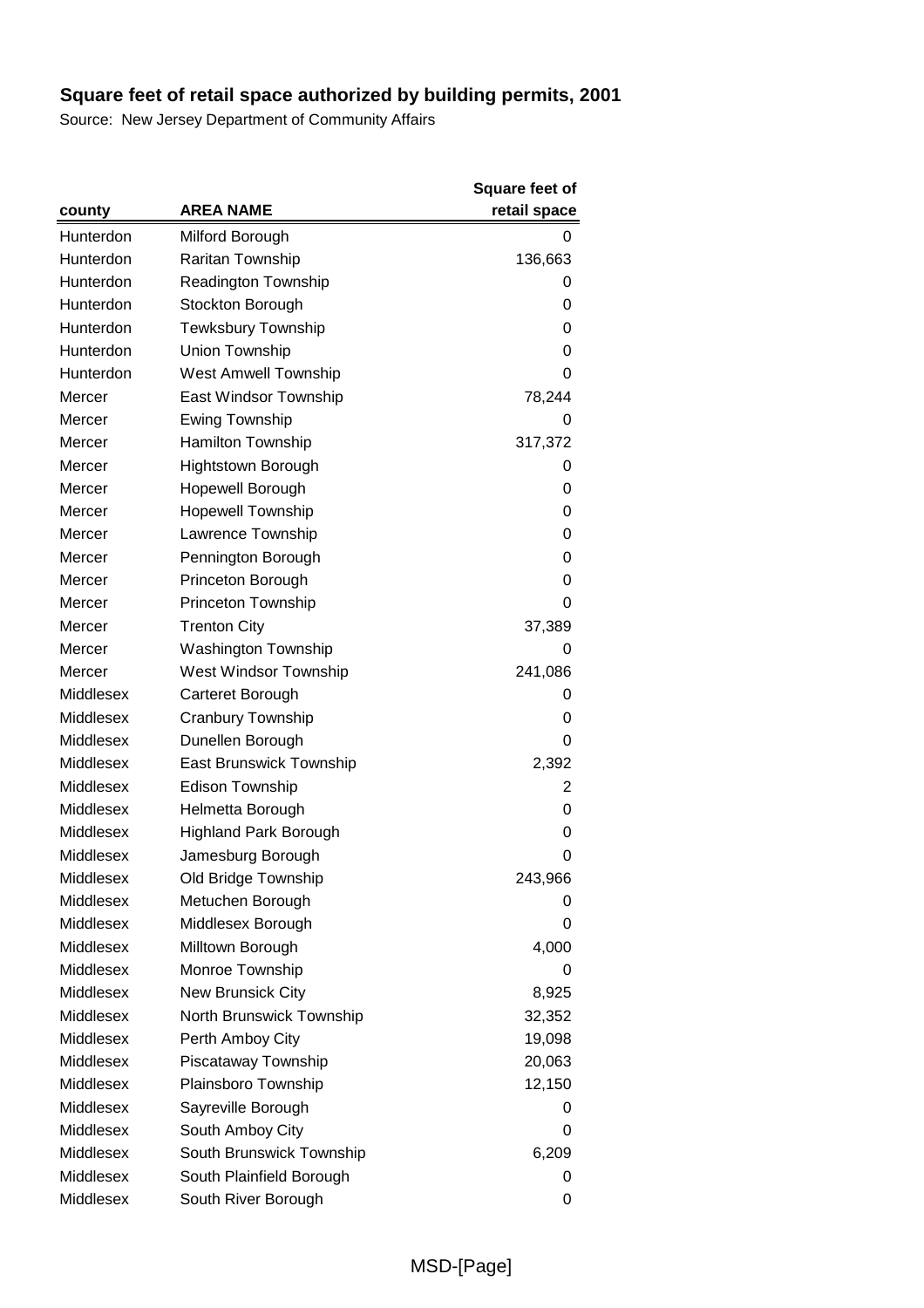|           |                              | <b>Square feet of</b> |
|-----------|------------------------------|-----------------------|
| county    | <b>AREA NAME</b>             | retail space          |
| Middlesex | Spotswood Borough            | 0                     |
| Middlesex | Woodbridge Township          | 406,233               |
| Monmouth  | Allenhurst Borough           | 0                     |
| Monmouth  | Allentown Borough            | 0                     |
| Monmouth  | <b>Asbury Park City</b>      | 0                     |
| Monmouth  | Atlantic Highlands Borough   | 500                   |
| Monmouth  | Avon-by-the-Sea Borough      | 0                     |
| Monmouth  | <b>Belmar Borough</b>        | 0                     |
| Monmouth  | <b>Bradley Beach Borough</b> | 0                     |
| Monmouth  | <b>Brielle Borough</b>       | 0                     |
| Monmouth  | <b>Colts Neck Township</b>   | 0                     |
| Monmouth  | Deal Borough                 | 0                     |
| Monmouth  | Eatontown Borough            | 171,894               |
| Monmouth  | Englishtown Borough          | 0                     |
| Monmouth  | Fair Haven Borough           | 0                     |
| Monmouth  | Farmingdale Borough          | 0                     |
| Monmouth  | Freehold Borough             | 0                     |
| Monmouth  | Freehold Township            | 3,200                 |
| Monmouth  | <b>Highlands Borough</b>     | 0                     |
| Monmouth  | Holmdel Township             | 0                     |
| Monmouth  | <b>Howell Township</b>       | 91,089                |
| Monmouth  | Interlaken Borough           | 0                     |
| Monmouth  | Keansburg Borough            | 0                     |
| Monmouth  | Keyport Borough              | 6,403                 |
| Monmouth  | Little Silver Borough        | 0                     |
| Monmouth  | Loch Arbour Village          | 0                     |
| Monmouth  | Long Branch City             | 0                     |
| Monmouth  | Manalapan Township           | 120,842               |
| Monmouth  | Manasquan Borough            | 0                     |
| Monmouth  | Marlboro Township            | 65,694                |
| Monmouth  | Matawan Borough              | 0                     |
| Monmouth  | Aberdeen Township            | 0                     |
| Monmouth  | Middletown Township          | 85,666                |
| Monmouth  | Millstone Township           | 14,732                |
| Monmouth  | Monmouth Beach Borough       | 0                     |
| Monmouth  | Neptune Township             | 0                     |
| Monmouth  | Neptune City Borough         | 0                     |
| Monmouth  | <b>Tinton Falls Borough</b>  | 0                     |
| Monmouth  | Ocean Township               | 276,734               |
| Monmouth  | Oceanport Borough            | 0                     |
| Monmouth  | <b>Hazlet Township</b>       | 34,024                |
| Monmouth  | Red Bank Borough             | 0                     |
| Monmouth  | Roosevelt Borough            | 0                     |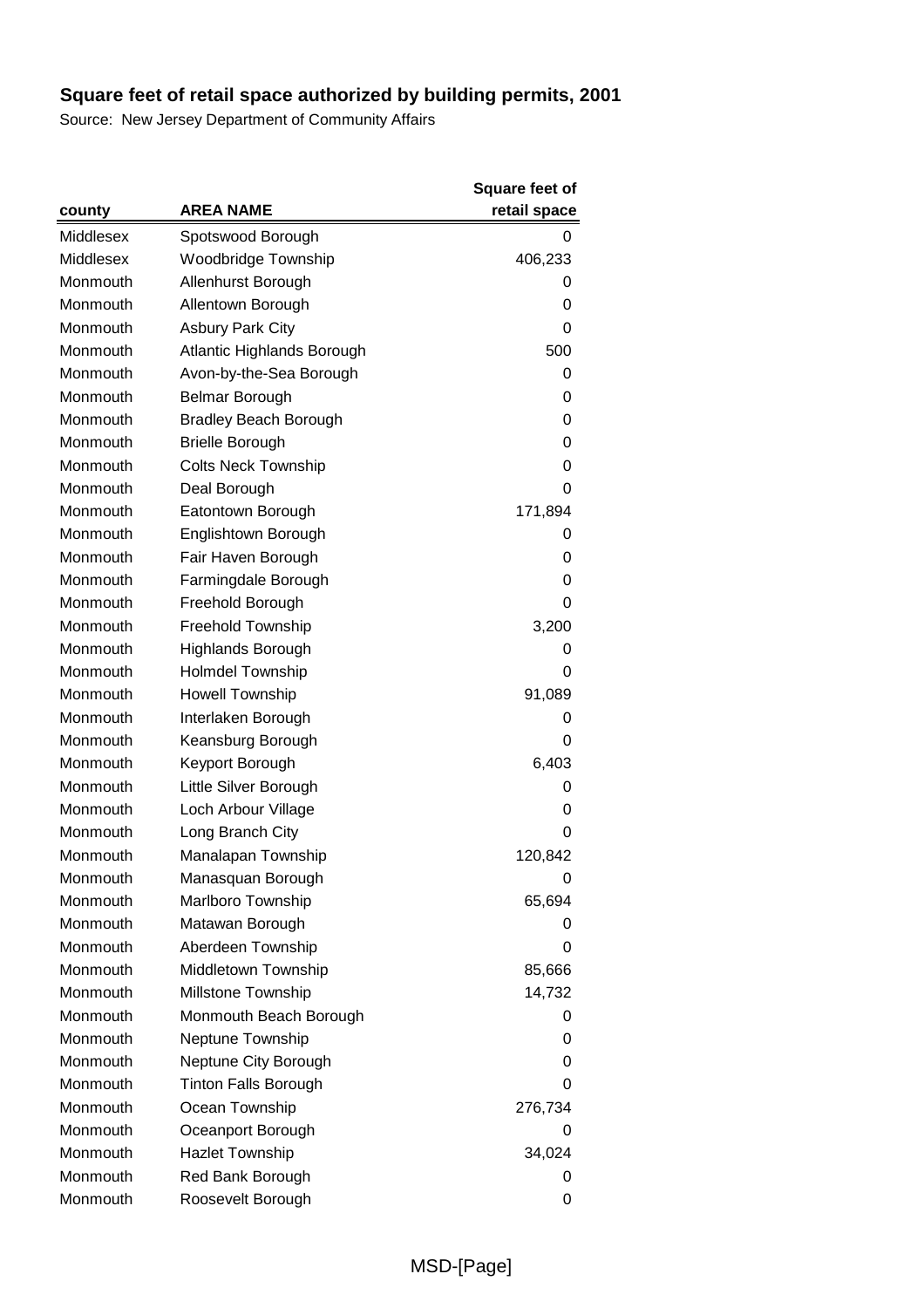|               |                                | Square feet of |
|---------------|--------------------------------|----------------|
| county        | <b>AREA NAME</b>               | retail space   |
| Monmouth      | Rumson Borough                 | 0              |
| Monmouth      | Sea Bright Borough             | 1,680          |
| Monmouth      | Sea Girt Borough               | 0              |
| Monmouth      | Shrewsbury Borough             | 7,357          |
| Monmouth      | <b>Shrewsbury Township</b>     | 0              |
| Monmouth      | South Belmar Borough           | 0              |
| Monmouth      | Spring Lake Borough            | 0              |
| Monmouth      | Spring Lake Heights Borough    | 0              |
| Monmouth      | Union Beach Borough            | 260            |
| Monmouth      | <b>Upper Freehold Township</b> | 0              |
| Monmouth      | Wall Township                  | 27,276         |
| Monmouth      | West Long Branch Borough       | 0              |
| <b>Morris</b> | <b>Boonton Town</b>            | 0              |
| <b>Morris</b> | <b>Boonton Township</b>        | 0              |
| <b>Morris</b> | <b>Butler Borough</b>          | 0              |
| <b>Morris</b> | Chatham Borough                | 0              |
| <b>Morris</b> | <b>Chatham Township</b>        | 0              |
| <b>Morris</b> | Chester Borough                | 0              |
| <b>Morris</b> | <b>Chester Township</b>        | 0              |
| <b>Morris</b> | Denville Township              | 0              |
| <b>Morris</b> | Dover Town                     | 0              |
| <b>Morris</b> | East Hanover Township          | 11,199         |
| <b>Morris</b> | Florham Park Borough           | 0              |
| <b>Morris</b> | Hanover Township               | 0              |
| <b>Morris</b> | <b>Harding Township</b>        | 0              |
| <b>Morris</b> | Jefferson Township             | 100,409        |
| <b>Morris</b> | Kinnelon Borough               | 0              |
| <b>Morris</b> | Lincoln Park Borough           | 0              |
| <b>Morris</b> | Madison Borough                | 0              |
| <b>Morris</b> | Mendham Borough                | 0              |
| <b>Morris</b> | Mendham Township               | 0              |
| <b>Morris</b> | Mine Hill Township             | 0              |
| <b>Morris</b> | Montville Township             | 0              |
| <b>Morris</b> | Morris Township                | 0              |
| <b>Morris</b> | Morris Plains Borough          | 0              |
| <b>Morris</b> | Morristown Town                | 0              |
| <b>Morris</b> | Mountain Lakes Borough         | 0              |
| <b>Morris</b> | Mount Arlington Borough        | 0              |
| <b>Morris</b> | Mount Olive Township           | 640,899        |
| <b>Morris</b> | Netcong Borough                | 0              |
| <b>Morris</b> | Parsippany-Troy Hills Twp      | 12,516         |
| <b>Morris</b> | Long Hill Township             | 35,874         |
| <b>Morris</b> | Pequannock Township            | 0              |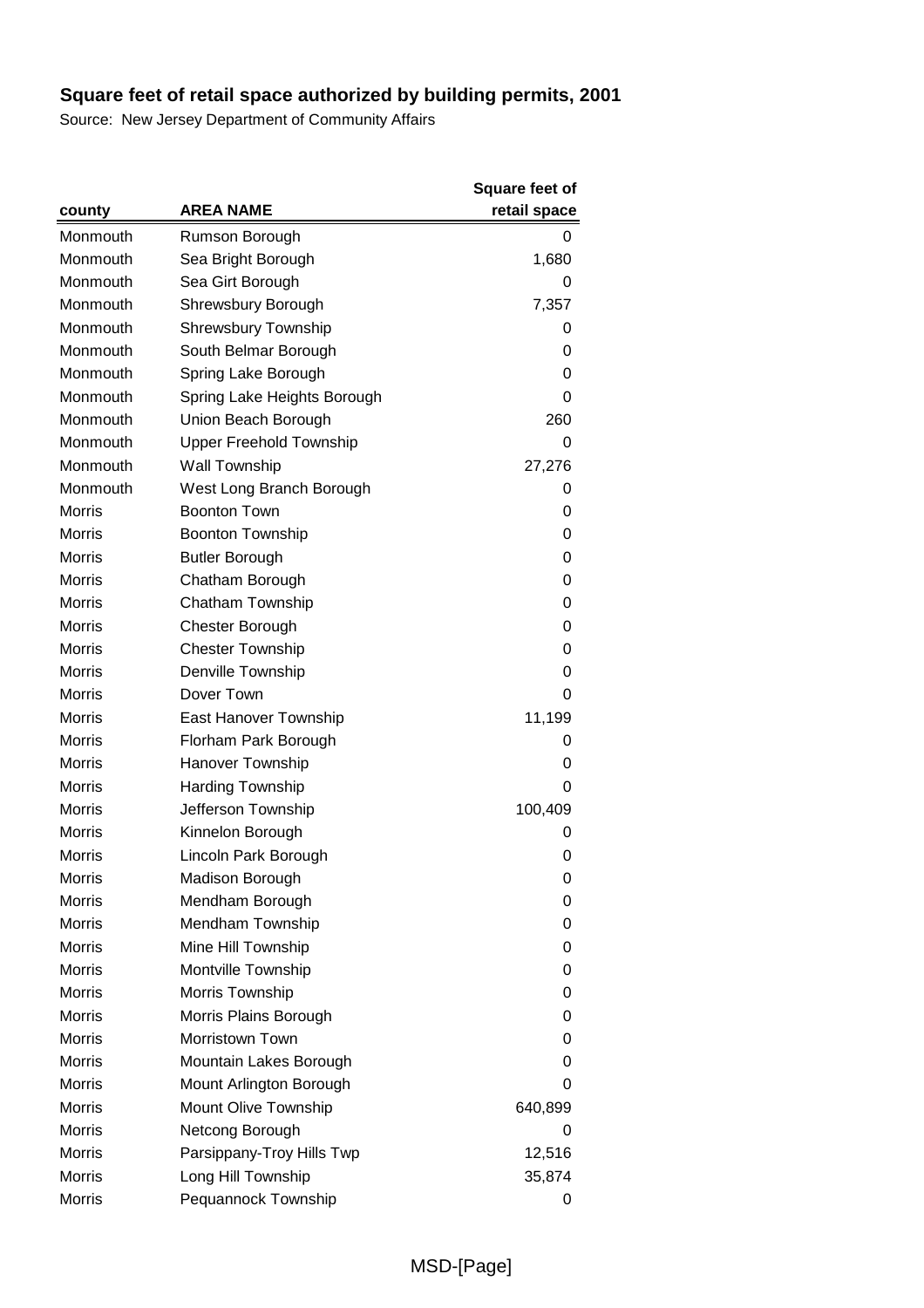|               |                             | <b>Square feet of</b> |
|---------------|-----------------------------|-----------------------|
| county        | <b>AREA NAME</b>            | retail space          |
| <b>Morris</b> | Randolph Township           | 4,852                 |
| <b>Morris</b> | Riverdale Borough           | 0                     |
| <b>Morris</b> | Rockaway Borough            | 0                     |
| <b>Morris</b> | Rockaway Township           | 0                     |
| <b>Morris</b> | Roxbury Township            | 8,190                 |
| <b>Morris</b> | Victory Gardens Borough     | 0                     |
| <b>Morris</b> | <b>Washington Township</b>  | 2,600                 |
| <b>Morris</b> | <b>Wharton Borough</b>      | O                     |
| Ocean         | Barnegat Light Borough      | 0                     |
| Ocean         | Bay Head Borough            | 0                     |
| Ocean         | Beach Haven Borough         | 0                     |
| Ocean         | Beachwood Borough           | 0                     |
| Ocean         | <b>Berkeley Township</b>    | 0                     |
| Ocean         | <b>Brick Township</b>       | 946                   |
| Ocean         | Dover Township              | 261,691               |
| Ocean         | Eagleswood Township         | 0                     |
| Ocean         | Harvey Cedars Borough       | 0                     |
| Ocean         | Island Heights Borough      | 0                     |
| Ocean         | Jackson Township            | 146,853               |
| Ocean         | Lacey Township              | 0                     |
| Ocean         | Lakehurst Borough           | 0                     |
| Ocean         | Lakewood Township           | 1                     |
| Ocean         | Lavallette Borough          | 0                     |
| Ocean         | Little Egg Harbor Township  | 0                     |
| Ocean         | Long Beach Township         | 0                     |
| Ocean         | <b>Manchester Township</b>  | 0                     |
| Ocean         | Mantoloking Borough         | 0                     |
| Ocean         | Ocean Township              | 0                     |
| Ocean         | Ocean Gate Borough          | 0                     |
| Ocean         | Pine Beach Borough          | 0                     |
| Ocean         | <b>Plumsted Township</b>    | 0                     |
| Ocean         | Point Pleasant Borough      | 5,000                 |
| Ocean         | Point Pleasant Beach Boro   | 0                     |
| Ocean         | Seaside Heights Borough     | 0                     |
| Ocean         | Seaside Park Borough        | 0                     |
| Ocean         | Ship Bottom Borough         | 0                     |
| Ocean         | South Toms River Borough    | 0                     |
| Ocean         | <b>Stafford Township</b>    | 0                     |
| Ocean         | Surf City Borough           | 0                     |
| Ocean         | <b>Tuckerton Borough</b>    | 0                     |
| Ocean         | <b>Barnegat Township</b>    | 1                     |
| Passaic       | <b>Bloomingdale Borough</b> | 0                     |
| Passaic       | <b>Clifton City</b>         | 0                     |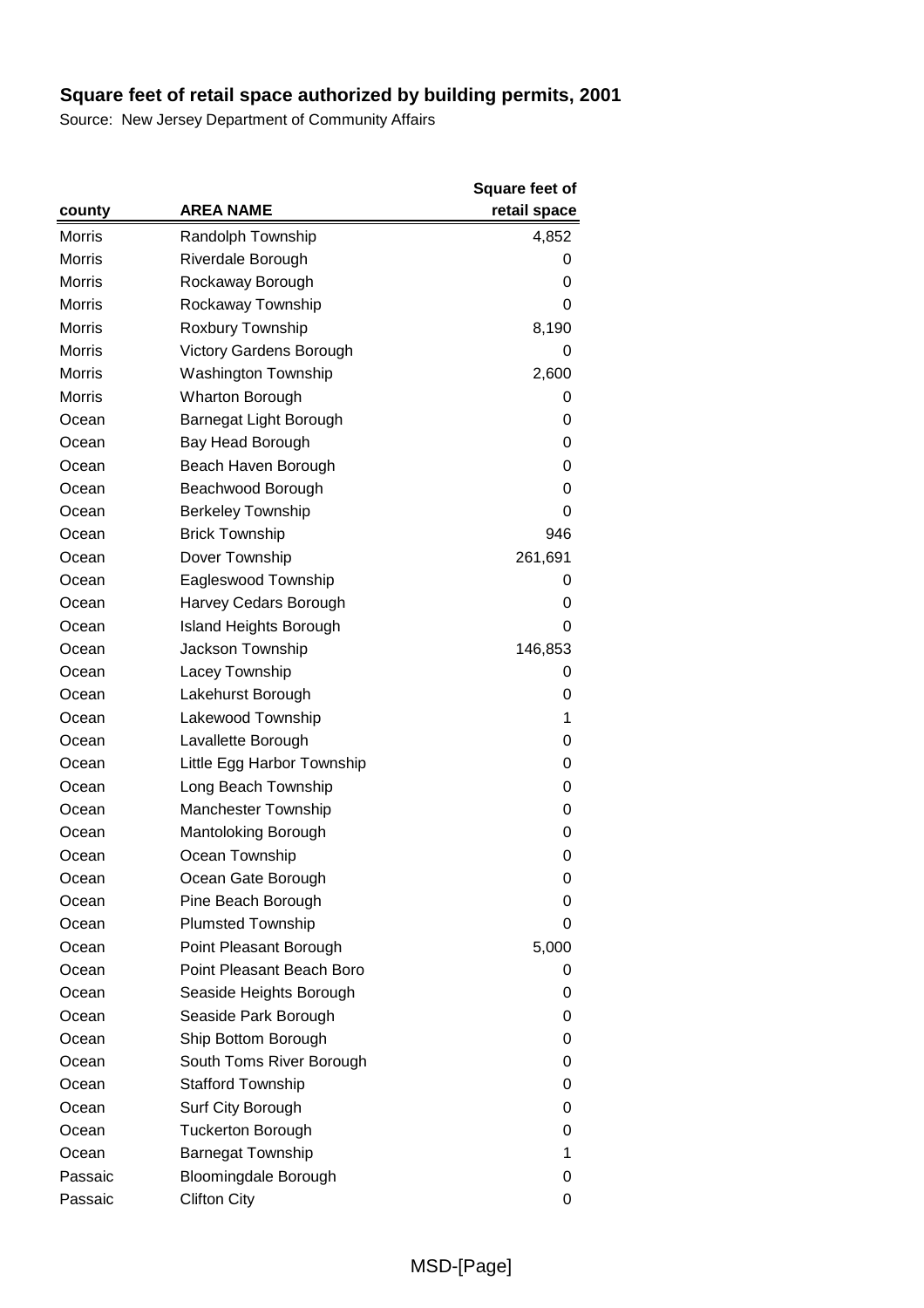|          |                               | <b>Square feet of</b> |
|----------|-------------------------------|-----------------------|
| county   | <b>AREA NAME</b>              | retail space          |
| Passaic  | Haledon Borough               | 0                     |
| Passaic  | Hawthorne Borough             | 0                     |
| Passaic  | <b>Little Falls Township</b>  | 0                     |
| Passaic  | North Haledon Borough         | 0                     |
| Passaic  | Passaic City                  | 0                     |
| Passaic  | Paterson City                 | 0                     |
| Passaic  | Pompton Lakes Borough         | 0                     |
| Passaic  | Prospect Park Borough         | 0                     |
| Passaic  | Ringwood Borough              | 0                     |
| Passaic  | <b>Totowa Borough</b>         | 0                     |
| Passaic  | Wanaque Borough               | 0                     |
| Passaic  | Wayne Township                | 0                     |
| Passaic  | West Milford Township         | 10,368                |
| Passaic  | West Paterson Borough         | 0                     |
| Salem    | <b>Alloway Township</b>       | 0                     |
| Salem    | Elmer Borough                 | 0                     |
| Salem    | Elsinboro Township            | 0                     |
| Salem    | Lower Alloways Creek Twp      | 0                     |
| Salem    | Mannington Township           | 6,750                 |
| Salem    | <b>Oldmans Township</b>       | 0                     |
| Salem    | Penns Grove Borough           | 0                     |
| Salem    | Pennsville Township           | 11,520                |
| Salem    | Pilesgrove Township           | 5,596                 |
| Salem    | Pittsgrove Township           | 0                     |
| Salem    | <b>Quinton Township</b>       | 4,000                 |
| Salem    | Salem City                    | 0                     |
| Salem    | <b>Carneys Point Township</b> | 0                     |
| Salem    | Upper Pittsgrove Township     | 0                     |
| Salem    | Woodstown Borough             | 0                     |
| Somerset | <b>Bedminster Township</b>    | 0                     |
| Somerset | <b>Bernards Township</b>      | 0                     |
| Somerset | Bernardsville Borough         | 0                     |
| Somerset | Bound Brook Borough           | 0                     |
| Somerset | <b>Branchburg Township</b>    | 0                     |
| Somerset | <b>Bridgewater Township</b>   | 153,379               |
| Somerset | Far Hills Borough             | O                     |
| Somerset | Franklin Township             | 0                     |
| Somerset | Green Brook Township          | 0                     |
| Somerset | Hillsborough Township         | 0                     |
| Somerset | Manville Borough              | 0                     |
| Somerset | Millstone Borough             | 0                     |
| Somerset | Montgomery Township           | 0                     |
| Somerset | North Plainfield Borough      | 0                     |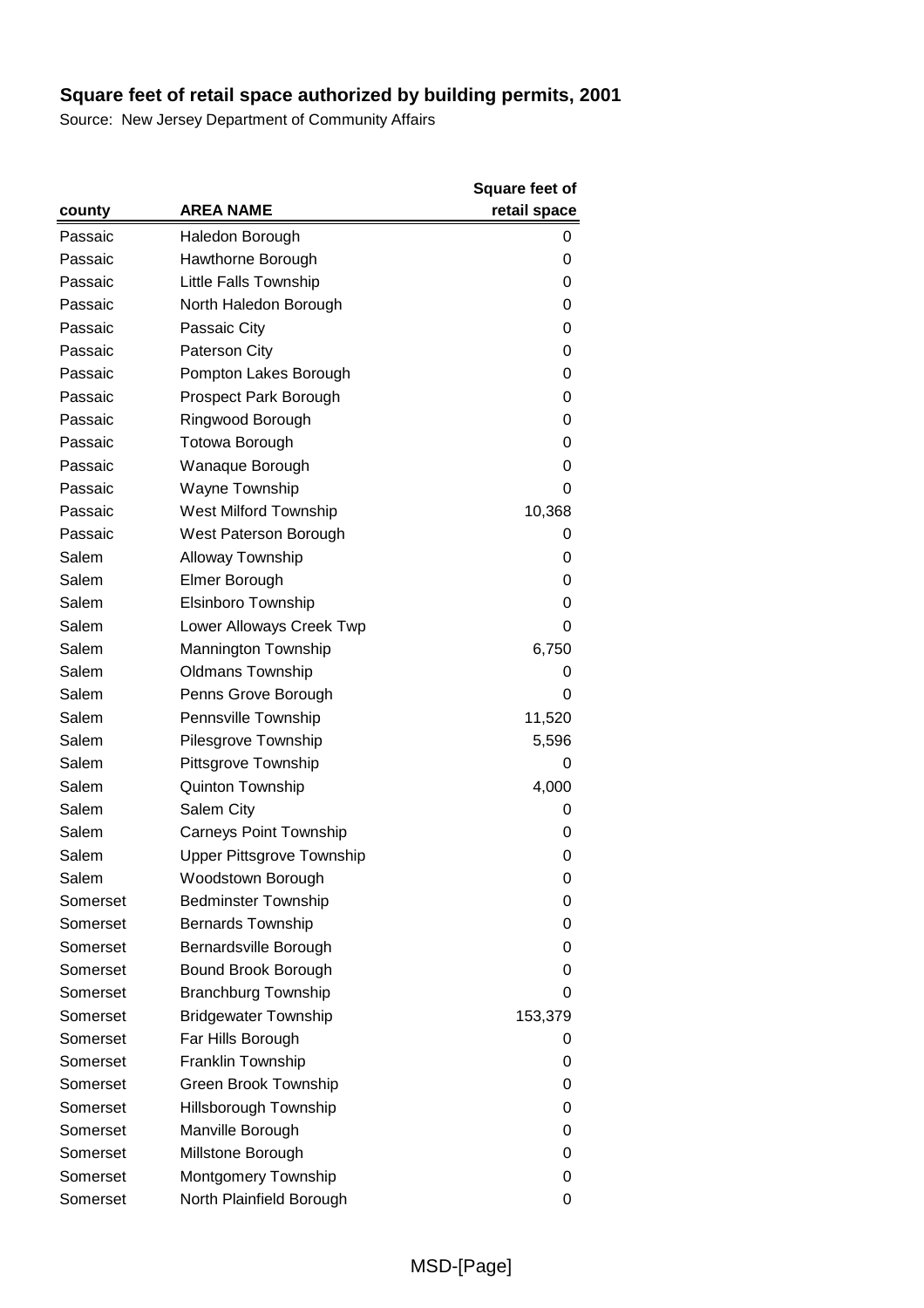|               |                                  | <b>Square feet of</b> |
|---------------|----------------------------------|-----------------------|
| county        | <b>AREA NAME</b>                 | retail space          |
| Somerset      | Peapack-Gladstone Borough        | 0                     |
| Somerset      | Raritan Borough                  | 0                     |
| Somerset      | Rocky Hill Borough               | 0                     |
| Somerset      | Somerville Borough               | 0                     |
| Somerset      | South Bound Brook Borough        | 0                     |
| Somerset      | <b>Warren Township</b>           | 0                     |
| Somerset      | Watchung Borough                 | 79,906                |
| Sussex        | Andover Borough                  | O                     |
| Sussex        | Andover Township                 | 0                     |
| Sussex        | <b>Branchville Borough</b>       | 0                     |
| Sussex        | Byram Township                   | 0                     |
| Sussex        | <b>Frankford Township</b>        | 0                     |
| Sussex        | Franklin Borough                 | 0                     |
| <b>Sussex</b> | Fredon Township                  | 5,392                 |
| Sussex        | Green Township                   | 0                     |
| Sussex        | Hamburg Borough                  | 0                     |
| Sussex        | Hampton Township                 | 0                     |
| Sussex        | Hardyston Township               | 0                     |
| <b>Sussex</b> | <b>Hopatcong Borough</b>         | 0                     |
| Sussex        | Lafayette Township               | 0                     |
| Sussex        | Montague Township                | 0                     |
| Sussex        | Newton Town                      | 0                     |
| Sussex        | Ogdensburg Borough               | 0                     |
| Sussex        | Sandyston Township               | 0                     |
| Sussex        | Sparta Township                  | 0                     |
| Sussex        | Stanhope Borough                 | 0                     |
| Sussex        | <b>Stillwater Township</b>       | 0                     |
| Sussex        | Sussex Borough                   | 0                     |
| Sussex        | Vernon Township                  | 52,785                |
| Sussex        | <b>Walpack Township</b>          | 0                     |
| <b>Sussex</b> | Wantage Township                 | 17,490                |
| Union         | <b>Berkeley Heights Township</b> | O                     |
| Union         | <b>Clark Township</b>            | 2,000                 |
| Union         | <b>Cranford Township</b>         | 0                     |
| Union         | <b>Elizabeth City</b>            | 3,576                 |
| Union         | Fanwood Borough                  | 0                     |
| Union         | Garwood Borough                  | 0                     |
| Union         | Hillside Township                | 0                     |
| Union         | Kenilworth Borough               | 0                     |
| Union         | Linden City                      | 443,969               |
| Union         | Mountainside Borough             | 0                     |
| Union         | New Providence Borough           | 0                     |
| Union         | <b>Plainfield City</b>           | 0                     |